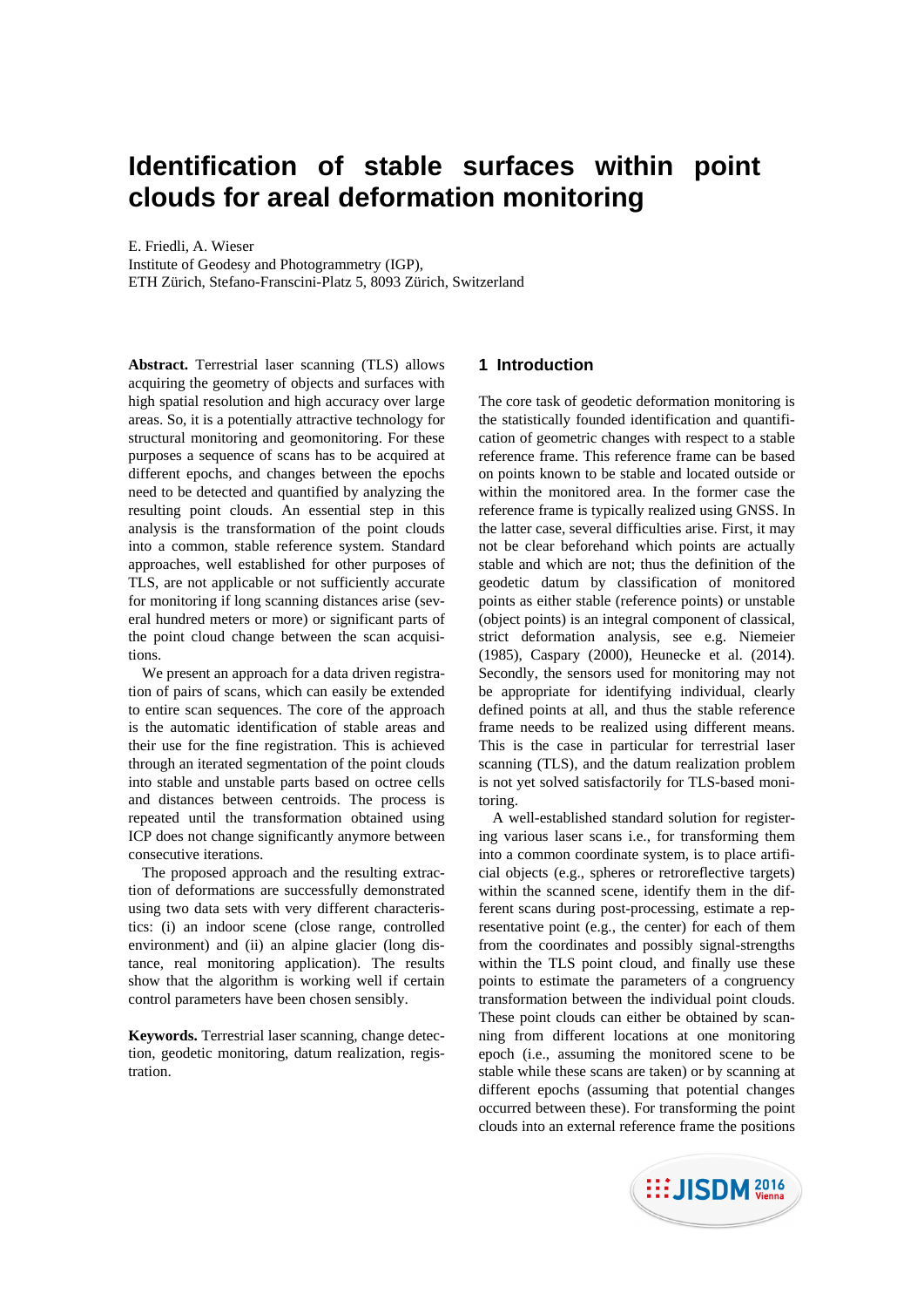of some of these artificial objects need to be determined separately e.g., using GNSS or a total station (Barbarella et al., 2013; Prokop & Panholzer, 2009; Bitelli et al., 2004). It is possible to obtain the georeferencing data simultaneously with the point clouds by integrating a GNSS antenna into the targets (spheres) and collecting GNSS data while scanning.<sup>1</sup> This idea can be extended to cases where the targets move between scanning epochs, and could even allow quasi-continuous monitoring by fully automatic repeated scanning.

However, placing the targets may be cumbersome or hardly possible for a monitoring application (area of interest might be inaccessible or access may be dangerous), and assuring their stability with respect to the immediate neighborhood may require significant in-situ work (e.g. for setting up a pillar). Even more critically, the laser scanner will have to be set up in one or more safe locations with sufficiently unobstructed view to sufficiently large parts of the area of interest. For quasi-continuous monitoring, the setup location will additionally have to be stable. So, the instrument location(s) will typically be far from the monitored surfaces (several hundred meters or more). At such distances, spheres and other artificial targets of manageable size (a few cm to dm of diameter) are too small in relation to the footprint and angular increment of the scanner for reliable detection and accurate estimation of the respective center. For reasons of uncertainty propagation the targets cannot be located much closer than the monitored surfaces.

Solutions that avoid the need of artificial targets are of great interest therefore. Such solutions exploit the potentially high redundancy provided by the large number of points within the point cloud and are typically either based on the iterative closest point (ICP) algorithm, Besl and McKay (1992), Chen and Medioni (1992), or on automatic extraction and correspondence detection of geometric features, e.g., planes, within the point clouds, see Previtali et al. (2014) for a recent overview with many further references. These registration algorithms work well if there are no or only negligible geometric changes between the overlapping point clouds. This is in contrast to what we expect when applying point cloud based technologies to deformation monitoring, where a significant part of the point cloud may change between epochs.

We are working on an approach for areal deformation monitoring using point clouds which automatically detects stable and unstable regions within the point cloud, and ultimately represents deformations and changes based on identifying objects and distinct surface patches within the instable parts, using the stable parts of the point cloud for datum realization. In this paper, we focus on the proposed algorithm for automatically identifying the stable regions within two point clouds covering approximately the same area and obtained at different epochs. The approach can easily be extended to a time series of point clouds by pairwise application to consecutive epochs or to a reference and a monitoring epoch.

The algorithm consists of an iterated segmentation of the two point clouds into a part with points transforming equally (supposed to be the stable part) and parts with points transforming differently (supposed to be the instable parts). Similar to the approach in Wujanz et al. (2014) octree cells are used to partition the point clouds. The segmentation is preceded by a coarse alignment of the point clouds, and it is followed by a transformation of both point clouds into a common coordinate systems represented by the entirety of the points classified as stable. Finally, the changes between the two epochs are analyzed using only the points classified as unstable.

The algorithm is presented in sec. 2. Its application to real data sets is demonstrated and discussed in sec. 3.

## **2 Methods**

#### **2.1 Coarse Alignment**

We assume that the entire area to be monitored is covered by a single point cloud per epoch, and that point clouds for the two epochs  $t_i$  and  $t_j$  are available. First the two point clouds need to be coarsely aligned by transforming them approximately into the same coordinate system. This can be achieved automatically, e.g., using the Keypoint-based 4- Points Congruent Sets (K-4PCS) method proposed by Theiler et al. (2014). It can also be achieved manually using the corresponding tools within standard point cloud processing software.

If scanning from one location is enough and the scanner is permanently installed (e.g., on a pillar) with sufficiently stable orientation, the coarse

 1 Glira et al. (2013) have investigated this based on a proposal by the second author of the present paper.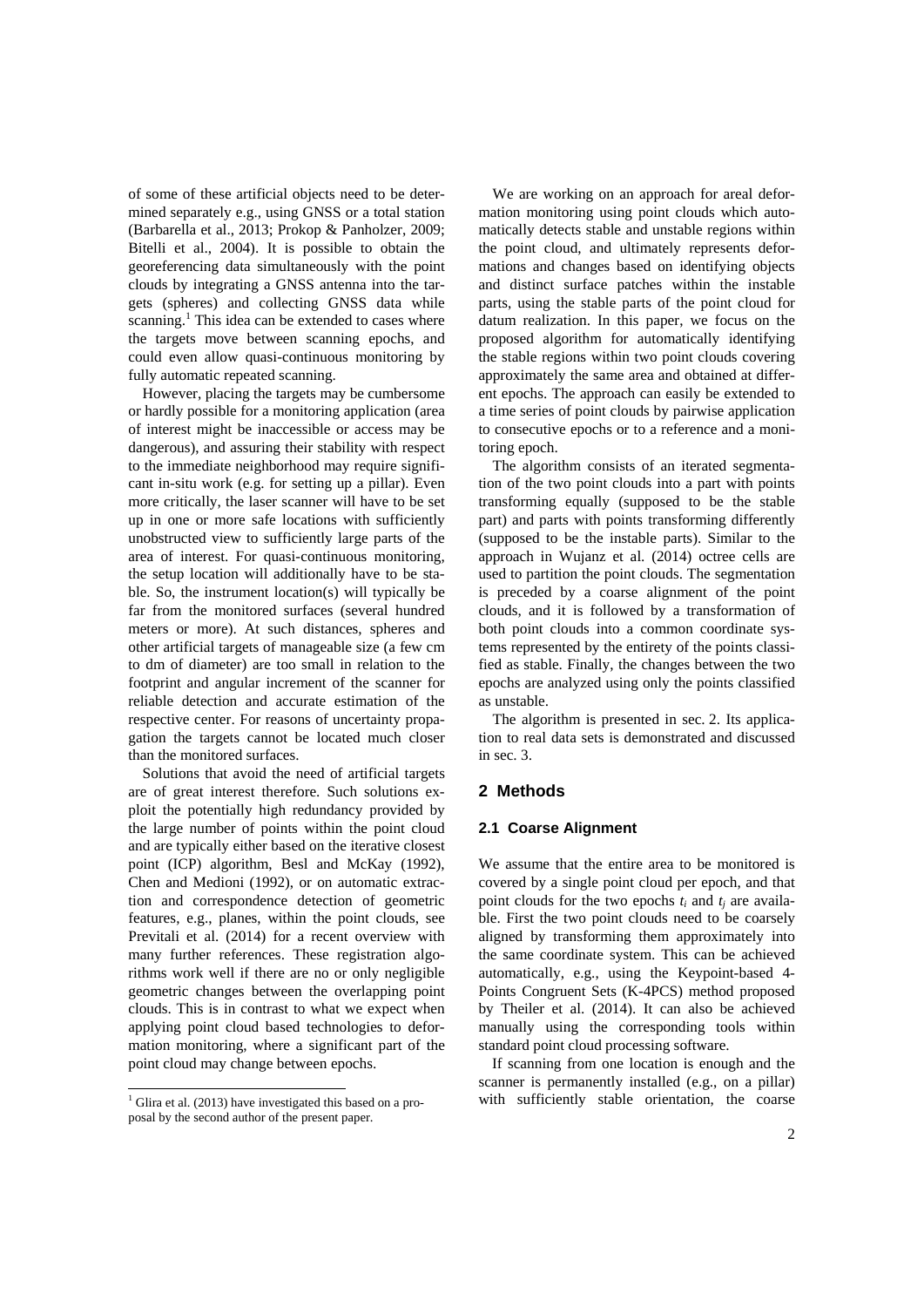alignment is already achieved through this stable setup.

## **2.2 Segmentation and Registration**

Both point clouds are then split into equally sized octree cells (Meagher, 1992) by using the same resolution *Smin* corresponding to the size of voxels at the lowest octree level.  $S_{\text{min}}$  is chosen by the user under consideration of the point density within the point cloud (sufficient number of points within each cell containing relevant parts of the monitored area) and the size of objects possibly moving or changing shape within the area of interest (ideally no more than one such object per cell). For instance,  $S_{\text{min}} = 5$  cm was chosen for the data set shown in Fig. 1.



**Fig. 1** Example of an octree based point cloud segmentation with a resolution  $S_{\text{min}} = 10 \text{ cm}$  (top: wireframe with input cloud; bottom: points colored in correspondence with the cell they belong to).

Ignoring the fact that the two point clouds have been aligned only approximately, they are split using perfectly identical octree cells (i.e., equal coordinates of corresponding corners). We have enforced this in our software implementation, based on the point cloud library  $(PCL)^2$ , by specifying an identical bounding box for both point clouds in addition to using the same value *S*<sub>min</sub>. The bounding box is calculated such that it actually contains all points of both point clouds.

Each octree cell containing less than a minimum number  $N_{\text{min}}$  of points is subsequently ignored, i.e., the points within such cells are not used during the current iteration of the algorithm. This mitigates the effect of spurious points and eventual outliers (e.g.,

.

points in the air). In the numeric examples below, we have used  $N_{\text{min}} = 20$ .

Now the points within a certain octree cell  $C_{ki}$  for epoch *ti* need to be associated with the corresponding points of epoch *tj*. We assume that these corresponding points are again within one octree cell, and search for that cell  $C_{k,j}$  in the neighborhood of  $C_{ki}$ . We do this by calculating the geometric centre (centroid) of all octree cells from the respective inlying points and carrying out a k-d tree based search (Bentley, 1975) to find the nearest centroid in the cloud of  $t_i$  for each centroid in the cloud of  $t_i$ . The result is a pairwise association of octree cells (one obtains pairs of centroids for corresponding octree cells in a temporal sequence of scans).



**Fig. 2** Centroids of the octree cells of two scan epochs. Red points belong to the first and blue points to the second acquisition. The 3D distances of the centroid pairs (marked with red ellipses) are between 3.8 and 4.2 mm.

Now the difference vectors of the centroids of the corresponding cells are calculated. Based on this information, a classification into stable (no change occurred) and unstable (something has happened) is made. If the coordinate difference of a pair of centroids stays within a given threshold  $(D_{\text{max}})$ , it is assumed that the octree cells are identical, and therefore no deformation has occurred. These cells are then classified as stable. This  $D_{\text{max}}$  can either be data based or on prior knowledge. Both of them can have their justification depending on the situation that is observed.

$$
\left\| \overline{X}_{k,i} - \overline{X}_{k,j} \right\| = D_{k,i,j} \leq (\overline{D}_{i,j} + S_{D_{i,j}})
$$
 (1)

$$
\left\| \overline{X}_{k,i} - \overline{X}_{k,j} \right\| = D_{k,i,j} \le (\tilde{D}_{i,j} + 1.483 \cdot \tilde{a}_{D_{i,j}}) \tag{2}
$$

$$
\left\| \overline{\mathbf{X}}_{k,i} - \overline{\mathbf{X}}_{k,j} \right\| := D_{k,i,j} \le D_{\max} \tag{3}
$$

3

<sup>&</sup>lt;sup>2</sup> http://pointclouds.org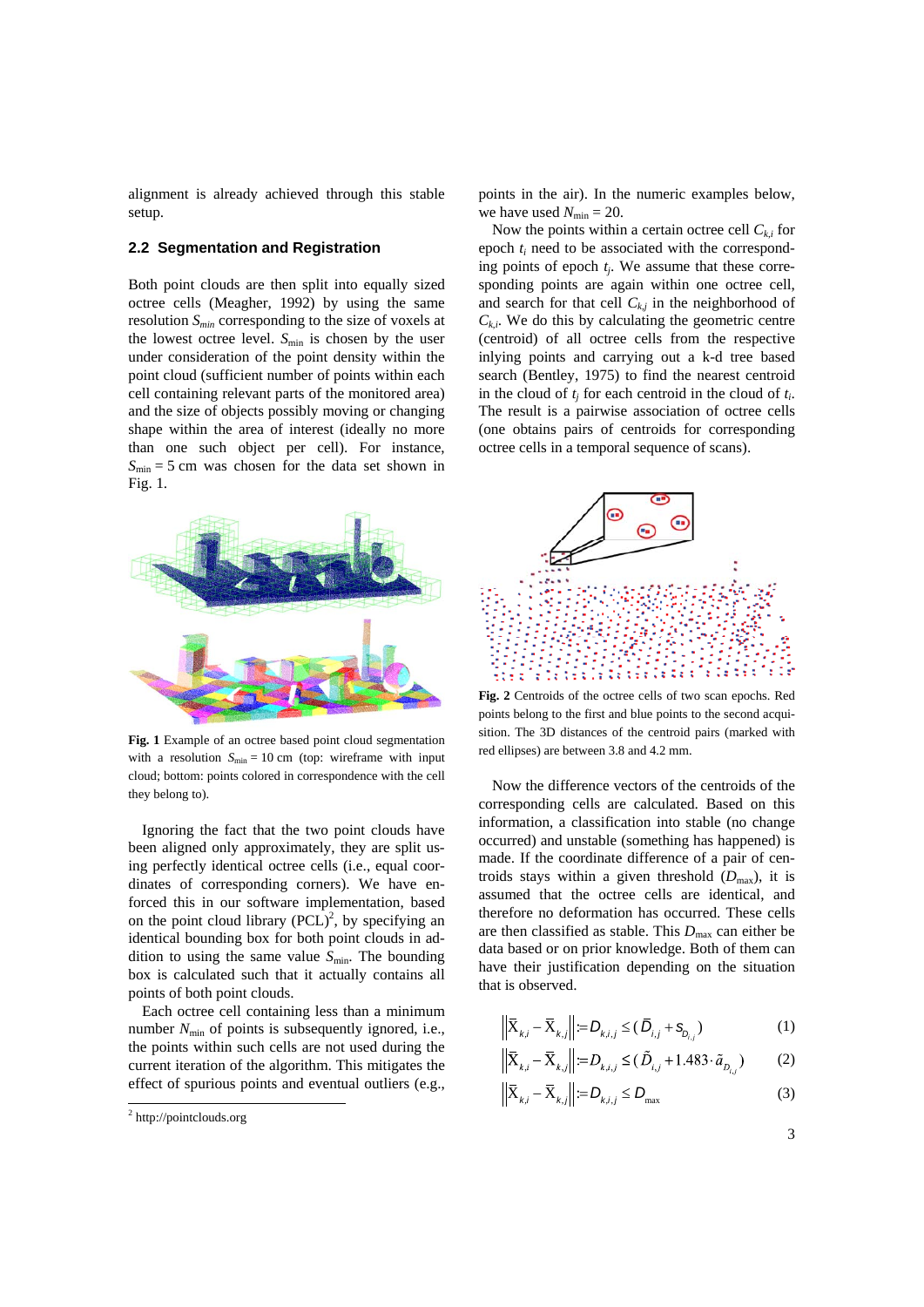- with
- $\overline{X}_{i,j}$  centroid of octree cell *k* in epoch *i*
- $\overline{D}_{ij}$  average distance of all corresponding octree cells between epochs *i* and *j*
- $s_{D_{i,i}}$  empirical standard deviation of these distances
- $\tilde{D}_{i,i}$  median of these distances
- $\tilde{a}_n$  median of their absolute deviations (MAD)
- *D*<sub>max</sub> user selected threshold

For scans where the majority of points refer to stable areas we found the data based thresholds as in (1) and particularly the more robust version (2) to work well. However, they both failed in cases where more than 50% of the points were associated with moving areas. In this case, a user selected value  $D_{\text{max}}$  reflecting the accuracy of the approximate alignment, the accuracy of the scanner, and the roughness of the stable surfaces within the octree cells is suitable to correctly identify stable areas.

All points belonging to cells classified as stable are then transformed from epoch  $t_i$  to  $t_i$  by fine registration using ICP. The resulting transformation parameters are applied to the entire point cloud of epoch *tj*.

For control purposes, the bounding box is also transformed using the same parameters. If the approximate alignment (as described in sec. 2.1) was sufficiently accurate, the coordinates of the bounding box points will not change significantly by this transformation. If they do, the result obtained so far is considered a better approximation of the alignment between the two epochs, and the entire process described in sec. 2.2 is repeated starting from that approximation. This is carried out iteratively until convergence is achieved i.e., the coordinates of the bounding box do not change significantly by the transformation. Now the points of both epochs are available in the same coordinate frame (defined by the stable areas of *ti*) and deformation analysis can be carried out.

## **2.3 Deformation Analysis**

Once the datum has been established using the points associated with stable parts of the monitored area, the deformations/changes in the other parts

can be analyzed. This is the last step of the workflow, and its investigation is the subject of future work. We have chosen two different approaches to analyze the changes in the numeric examples within this paper. One is to derive displacement vectors between the surfaces by using directly the points within the point cloud, or the triangular mesh derived therefrom. For this approach we use the "3D compare" tool in Geomagic<sup>3</sup>. The tool calculates and visualizes the distance between the mesh of *ti* and  $t_i$  pointwise either along fixed, predefined directions (e.g. vertical) or along the respective direction of least distance, which varies depending on location and topography of the surfaces. The results of such an analysis are easy to calculate but may be very difficult to interpret in particular with respect to object displacement and rotation.

A useful alternative approach would be to identify objects within the unstable areas, analyze the rigid body motion and deformation of these objects, and the deformation of the background. Since this is subject of future work, we have chosen a much simpler alternative approach, based on using the centroids within the unstable areas as feature points.

Assuming that the correspondence between two centroids of unstable cells is correct, we obtain the translation of a known point and not just a difference between two surfaces where we cannot track a single point as with the first method presented. However, this approach delivers only meaningful results if the points within a cell move similarly and no rotation occurred. To overcome this problem, the translations of a set of neighboring centroids could be used.

## **3 Application examples**

Two different data sets are used to test the algorithms presented above using parts of PCL for their implementation. The first one is a short-range indoor scene with a couple of small objects of regular and simple geometry arranged on a table (Fig. 3) and scanned using a Faro Focus<sup>3D</sup> S 120 from a distance of about 2 m. Changes were introduced by manually moving two of the cuboids. This data set represents a highly controlled situation with known ground truth and negligible environmental impacts.

The second data set consists of two scans of the Weissmies glacier (Fig. 4) in Valais, Switzerland, acquired in April and September 2015 from a dis-

1

<sup>3</sup> http://www.geomagic.com/en/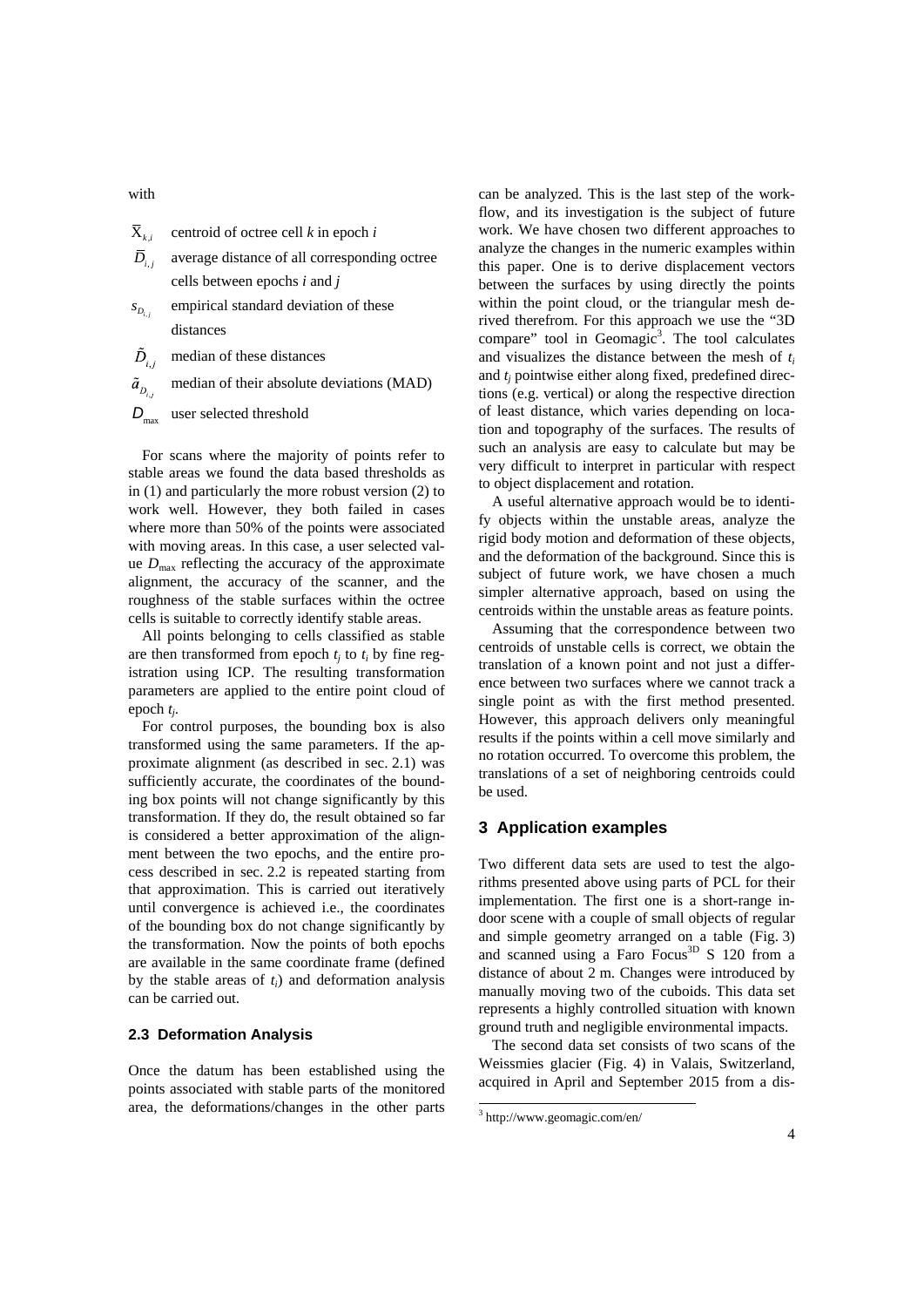tance of about 1.5 km using a Riegl VZ-6000. For this data set representing a real monitoring application ground truth is not available. However, plausibility checks can be performed on the results using displacement rates from terrestrial radar interferometry obtained during the entire period between the two scans.



**Fig. 3** Image of indoor scene with the two moved cuboids (red ellipse). The size of the table is  $120 \times 80$  cm<sup>2</sup>



Fig. 4 Image of the scanned area  $(1000 \times 800 \text{ m}^2)$  at the Weissmies glacier.

## **3.1 Results of indoor data set**

Fig. 5 shows the result of the classification obtained using  $S_{\text{min}} = 5$  cm and the data driven distance threshold of eq. (1). Corresponding to the true situation, most octree cells were classified as stable in this case. Potential false positives (cells classified as unstable although they contain in reality only points associated with stable areas) are not a problem at this stage, because the corresponding points are just omitted for the datum definition, and there are still by far enough points left for an accurate registration of the two epochs. In fact, the classification result shows that the fine registration of the indoor scans is based only on points that did not move.

If we have a closer look at the area surrounding the two moved cuboids (Fig. 6), which is also the only area where cells were classified as unstable, we see that false positives only occurred at a few places on the table behind the cuboids. These false classifications are due to the different obstruction of the background by the moved cuboids. After the cuboids have been shifted more of the table becomes visible in the background to the left of the objects, while more of it becomes obstructed to the right of them. Correspondingly, the centroids of octree cells containing partially shaded parts of the table are shifted as the obstruction changes. Similar effects would have to be expected in many parts of the scene if the scanner location changed between epochs. However, this is not critical as long as it does not cause a significant number of false negatives i.e., many actually unstable areas to be classified as stable and thus deteriorating the quality of the registration.



**Fig. 5** Classification result for the indoor scene. The arrows represent the displacement vectors of the centroids (red for cells classified as unstable, blue for cells classified as stable).



**Fig. 6** Display of the two point clouds overlaid with the displacement vectors of the centroids. Blue points represent the first acquisition, green points the second one. The red arrows show the displacement of cells classified as unstable, the ellipses indicate false detections due to decreasing (red) or increasing (blue) obstruction.

Finally, the surface deviations between the clouds were calculated using the Geomagic tool mentioned in sec. 2.3. To highlight the quality of the registration, these deviations are shown for the entire scene in Fig. 7, not only for the areas classified as unstable. The figure shows that the differences are below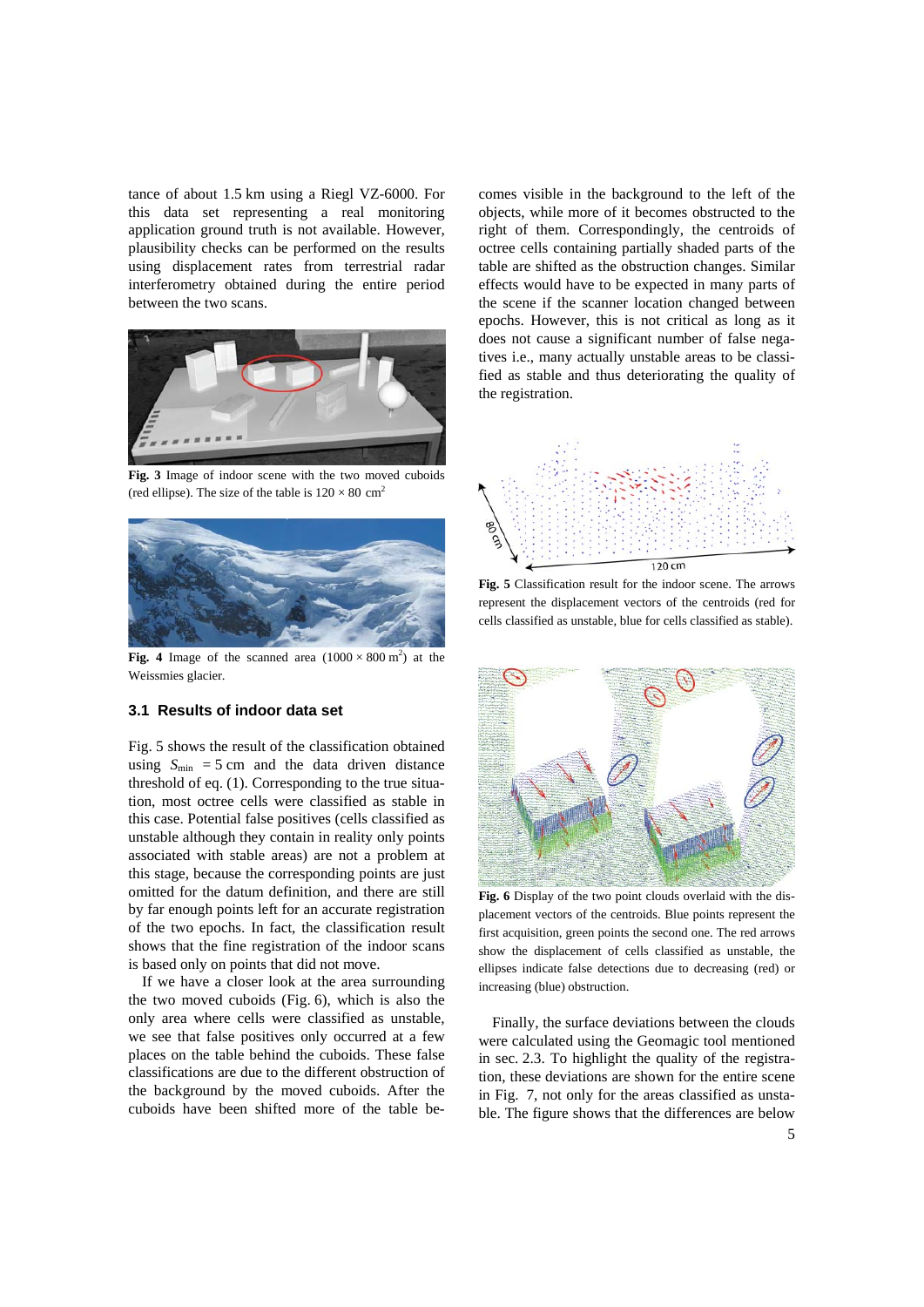1 mm almost everywhere within the stable areas (compare to Fig. 5); this indicates the successful registration. The cuboids were moved by 25 mm, and this is very well reflected in terms of magnitude by the extracted surface differences. If the information from the difference vectors (Fig. 5 and Fig. 6) of the centroids is taken into account too, the direction of the movement can also be estimated.



**Fig. 7** Deviations (in mm) of the point clouds of the indoor data set after the proposed fine registration; deviations obtained using the "3D Compare" tool in Geomagic.

Further investigations will be devoted to the appropriate, possibly adaptive, choice of  $S_{\text{min}}$ . The associated problem can easily be visualized using the indoor data set. If  $S_{\text{min}}$  is too large there may be little or no cells only containing points from moved areas, and such points will have too little influence in mixed cells which will consequently be classified as stable. If, on the other hand,  $S_{\text{min}}$  is too small objects can move from one cell into another one, and false correspondences may be selected as displayed in Fig. 8.



matched to A" instead of B", because of too small  $S_{\text{min}}$ .

## **3.2 Results of outdoor data set**

The influence of the *Dmax* is demonstrated with the example of the Weissmies glacier where more most of the scanned area is moving. As mentioned before, this threshold is used to classify the cells into stable and unstable depending on whether the limit is exceeded or not.

Using the (robust) data driven distance threshold of eq. (2), most of the areas covered by the scans of the Weissmies glacier are classified as stable (Fig. 9, top). However, from interferometric radar data we know that the glacier is actually moving, and thus the majority of the points in the point cloud should be classified as unstable. The data driven selection of the threshold fails, because most of the scene is moving. Taking into account the expected scanning accuracy, we therefore chose a fixed threshold of 10 cm according to eq. (3). A comparison of the classification result (Fig. 9, bottom) to the image of the glacier (Fig. 4) shows that the points now classified as stable are actually located on the rock faces, which are indeed expected to be stable, whereas most of the glacier surface was correctly classified as unstable. The algorithm again seems to be successful.



**Fig. 9** Results of the classification with different displacement thresholds (eq. (2), top;  $D_{\text{max}} = 10 \text{ cm}$ , bottom). The arrows symbolize the shift of the centroid for each octree cell. Blue arrows denote stable cells, red unstable ones, according to the classification.

The visualization of the differences between the two registered point clouds (Fig. 10) supports this assumption. The rocky areas show no significant